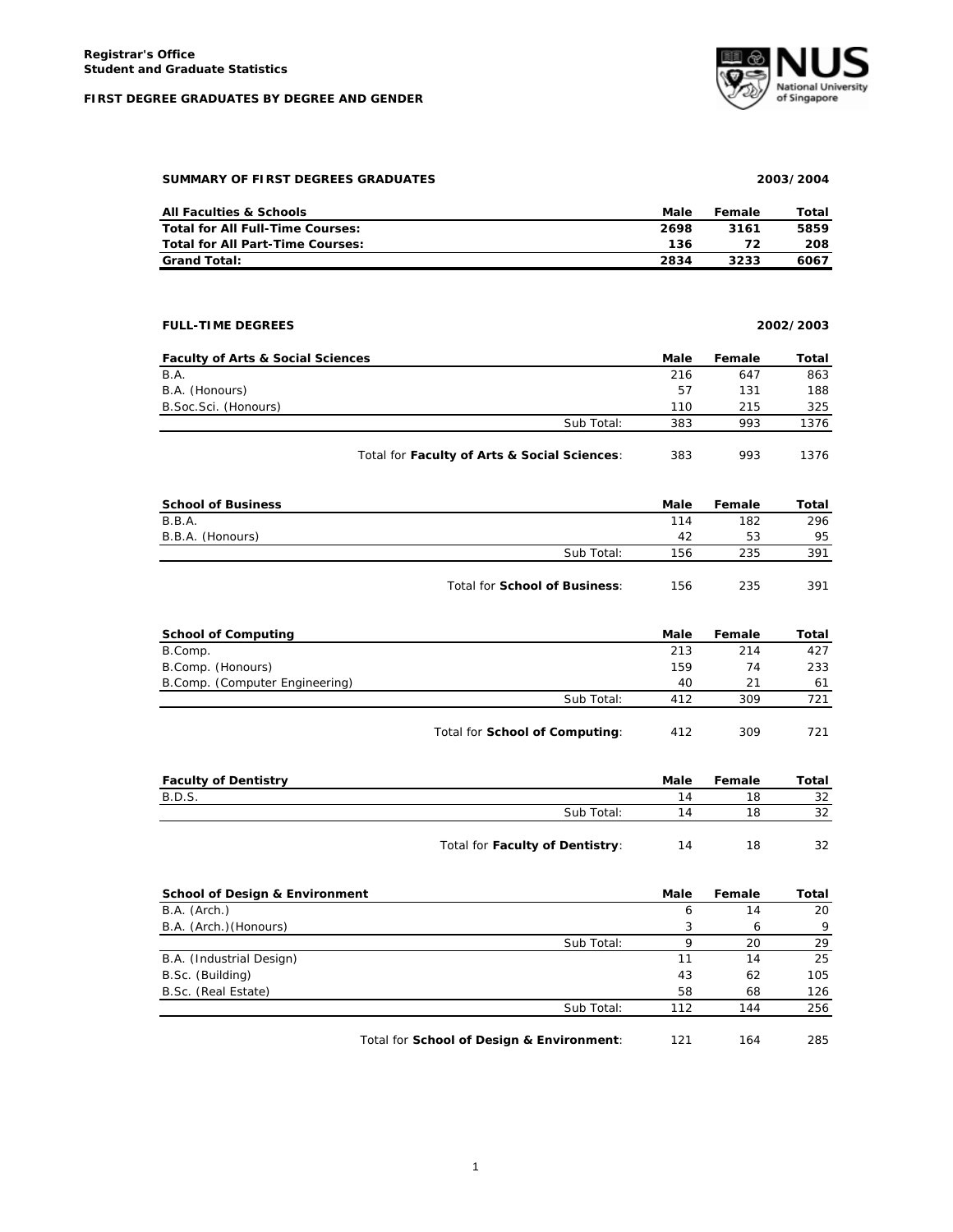## **FIRST DEGREE GRADUATES BY DEGREE AND GENDER**



| <b>Faculty of Engineering</b>      |                                   | Male | Female | Total |
|------------------------------------|-----------------------------------|------|--------|-------|
| B.Eng. (Civil Engineering)         |                                   | 128  | 46     | 174   |
| B.Eng. (Electrical Engineering)    |                                   | 426  | 119    | 545   |
| B.Eng. (Mechanical Engineering)    |                                   | 290  | 98     | 388   |
| B.Eng. (Chemical Engineering)      |                                   | 95   | 104    | 199   |
| B.Eng. (Computer Engineering)      |                                   | 61   | 28     | 89    |
| B.Eng. (Environmental Engineering) |                                   | 14   | 20     | 34    |
|                                    | Sub Total:                        | 1014 | 415    | 1429  |
|                                    |                                   |      |        |       |
|                                    | Total for Faculty of Engineering: | 1014 | 415    | 1429  |

| <b>Faculty of Law</b> |                           | Male | Female | Total |
|-----------------------|---------------------------|------|--------|-------|
| LL.B.                 |                           | 56   | 91     | 147   |
|                       | Sub Total:                | 56   | 91     | 147   |
|                       | Total for Faculty of Law: | 56   | 91     | 147   |

| <b>Faculty of Medicine</b> |                                | Male | Female | Total |
|----------------------------|--------------------------------|------|--------|-------|
| M.B., B.S.                 |                                | 122  |        | 199   |
|                            | Sub Total:                     | 122  |        | 199   |
|                            | Total for Faculty of Medicine: | 122  |        | 199   |

| <b>Faculty of Science</b>  |                               | Male | Female | Total |
|----------------------------|-------------------------------|------|--------|-------|
| B.Sc.                      |                               | 225  | 510    | 735   |
| B.Sc. (Honours)            |                               | 111  | 127    | 238   |
|                            | Sub Total:                    | 336  | 637    | 973   |
| B.Appl.Sci.                |                               | 50   | 100    | 150   |
| B.Appl.Sci. (Honours)      |                               | 23   | 44     | 67    |
|                            | Sub Total:                    | 73   | 144    | 217   |
| B.Sc. (Pharmacy)           |                               | 4    | 18     | 22    |
| B.Sc. (Pharmacy) (Honours) |                               |      | 60     | 67    |
|                            | Sub Total:                    | 11   | 78     | 89    |
|                            |                               |      |        |       |
|                            | Total for Faculty of Science: | 420  | 859    | 1279  |

# **PART-TIME DEGREES 2003/2004**

| <b>School of Design &amp; Environment</b> |            | Male | Female | Total |
|-------------------------------------------|------------|------|--------|-------|
| B.Bldg. (CME)                             |            | 18   | 16     | 34    |
| B.R.E. (Property Management)              |            |      | 14     | 21    |
| B.R.E. (Valuation)                        |            |      | h      |       |
|                                           | Sub Total: |      | 35     | 62    |
|                                           |            |      |        |       |

# Total for **School of Design & Environment**: 27 35 62

| <b>Faculty of Engineering</b>        | Male | Female | Total |
|--------------------------------------|------|--------|-------|
| B. Tech. (Chemical Engineering)      |      |        | 28    |
| B. Tech. (Electronics Engineering)   | 48   |        | 69    |
| B. Tech. (Mechanical Engineering)    | 32   |        | 37    |
| B. Tech. (Manufacturing Engineering) |      |        |       |